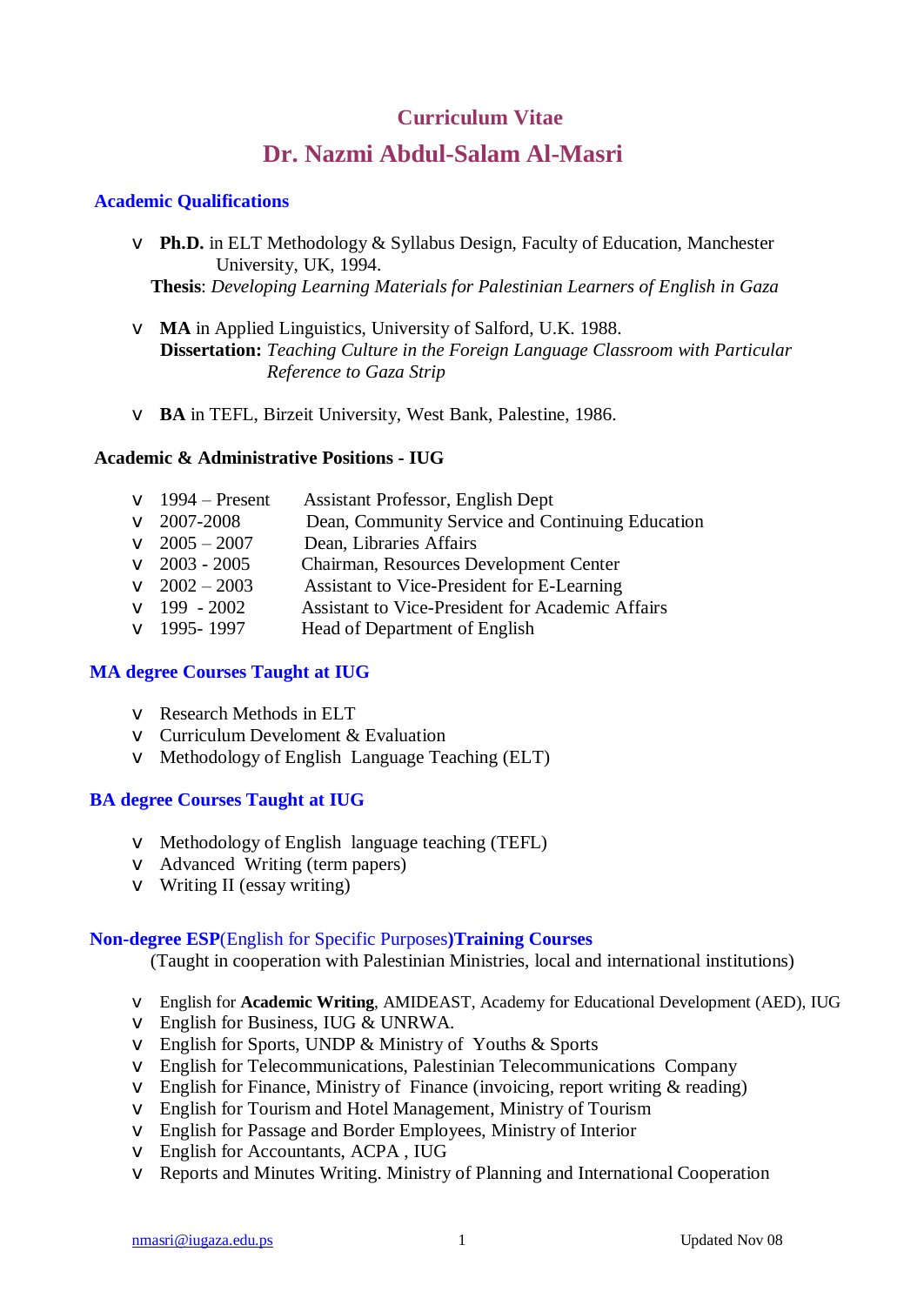## **Major Training Courses & Workshops Attended**

| $\sqrt{11 - 14}$ July 05    | 1 <sup>st</sup> training workshop on <i>Enhancement of Quality Assurance &amp;</i><br><b>Institutional Planning at Arab Universities: a project funded &amp;</b><br>implemented by UNDP / Regional Bureau for Arab States<br>(RBAS) in partnership with Arab universities – Amman |
|-----------------------------|-----------------------------------------------------------------------------------------------------------------------------------------------------------------------------------------------------------------------------------------------------------------------------------|
| $\vee$ 12-16 Dec 05         | $2nd$ training workshop on <i>Enhancement of Quality Assurance &amp;</i><br><b>Institutional Planning at Arab Universities Tunis.</b>                                                                                                                                             |
| $\vee$ 12/5-22/6, 04        | A 30 hour training course entitled "Developing a Team of E-<br>Learning Professionals" held jointly by IUG and Middlesex<br>University, UK.                                                                                                                                       |
| $\vee$ March - June, 02     | An 80 hour training course on how to use the <b>WebCT</b> (Web<br>Course Tool) to design on-line courses at IUG.                                                                                                                                                                  |
| <b>v</b> Oct. $-$ Jan. 2001 | The Management of University- Industry Partnerships,<br>organised by the UNESCO International Institute for Educational<br>Planning (Paris) and the European Centre for Strategic Management<br>of Universities (Brussels)                                                        |
|                             | $\vee$ 2 – 4 Sept. 1996 Participated in the 7 <sup>th</sup> MATSDA Workshop (The International<br>Materials Development Association), entitled Ways of Offering<br>Choice: Materials Writing- England                                                                             |

## **Major Professional Accomplishments**

|             | $\vee$ 2002 - 2008                                | <b>Co-supervising</b> the authorship of school textbooks series <i>English</i><br>for Palestine, Grade $4 - 12$ , Ministry of Education.                                                                                                                |
|-------------|---------------------------------------------------|---------------------------------------------------------------------------------------------------------------------------------------------------------------------------------------------------------------------------------------------------------|
|             | $\vee$ March – June 2008                          | UNRWA English curriculum consultant $\&$ teacher trainer<br>on evaluating & modifying <i>English for Palestine</i> - Grade 1-8                                                                                                                          |
|             | $\vee$ Oct – Nov 2008                             | <b>Training</b> all UNRWA English language teachers in Gaza Strip<br>(800 teachers) on How to teach Pronunciation                                                                                                                                       |
|             | $\vee$ April 2006                                 | <b>Reviewing</b> the Academic Subject of the Graduate Diploma in<br>Special Education, University of Qatar                                                                                                                                              |
| $\mathbf v$ | $2005 - 06$                                       | Working as a consultant reviewing projects submitted to<br>Accreditation & Quality Assurance Commission, Ministry of<br><b>Education and Higher Education</b>                                                                                           |
|             | $\vee$ 13 <sup>th</sup> -15 <sup>th</sup> Jan, 04 | *Coordinated & co-trained 100 in-service primary school teachers,<br>British Council-sponsored training workshop on Teaching Children<br>English, IUG                                                                                                   |
|             |                                                   | $\vee$ 8 <sup>th</sup> – 20 <sup>th</sup> July 2000 *Coordinated & co-trained 100 in-service school teachers, 3 <sup>rd</sup><br>English Language Teachers' Summer Institute on Teaching Children<br><i>English</i> , sponsored by the American Embassy |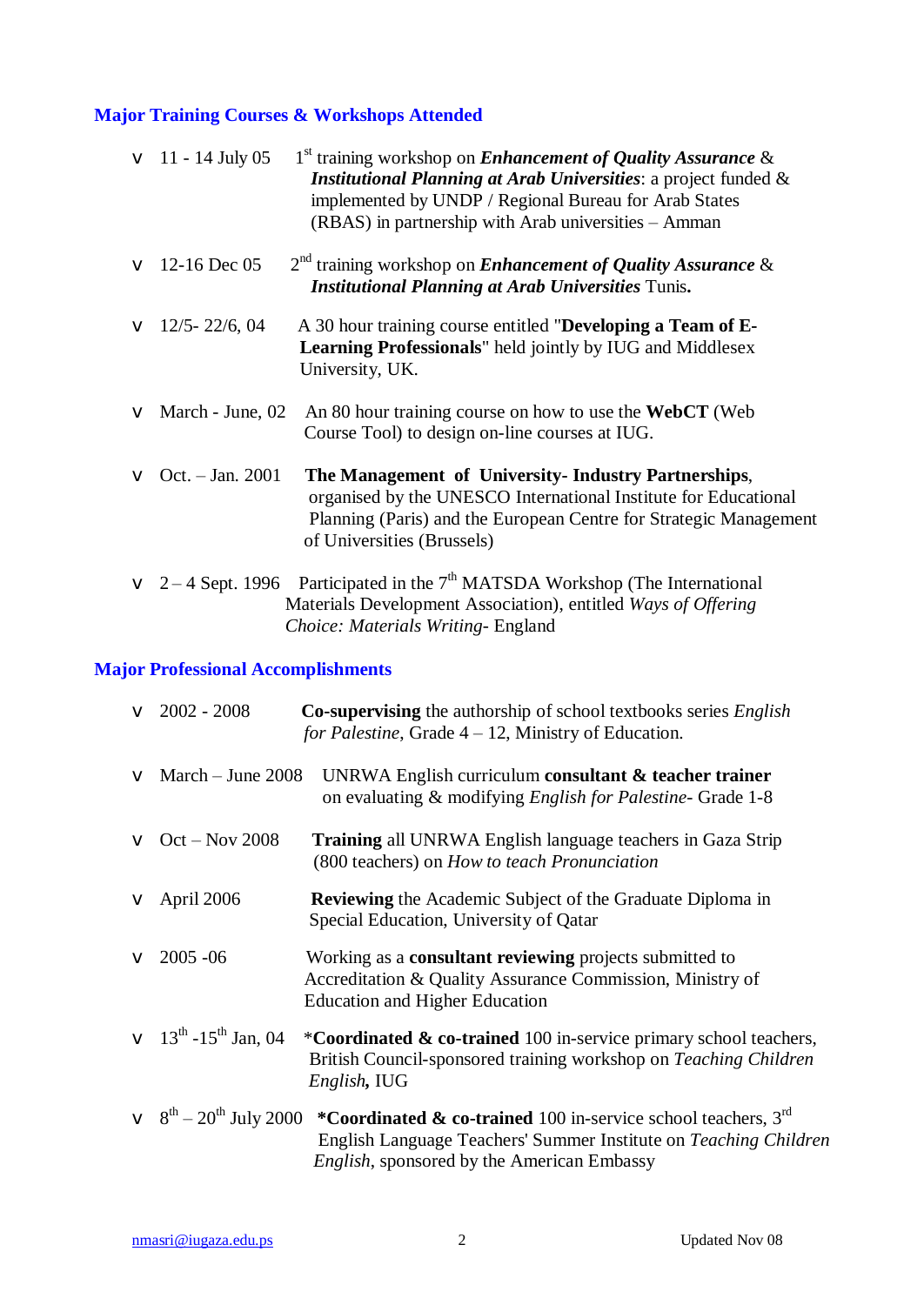|                                                    | V 98 - Jan 99 Co-prepared English Language Curriculum for Public Schools, Grades1-12,<br>Ministry of Education, Palestine                                                              |
|----------------------------------------------------|----------------------------------------------------------------------------------------------------------------------------------------------------------------------------------------|
|                                                    | $\vee$ 6 <sup>th</sup> -10 <sup>th</sup> Dec. 98 *Coordinated & co-trained 75 in-service English language<br>teachers, a British Council-sponsored workshop on Action<br>Research-IUG. |
| $\vee$ 12 <sup>th</sup> - 17 <sup>th</sup> July 97 | *Coordinated & co-trained 100 in-service school teachers, $1st$<br>English Language Teachers' Summer Institute on Communicative                                                        |

*Teaching*, sponsored by the American Embassy

#### **Publications**

| $\vee$ 2006    | Co-prepared An Arabic Glossary on English -French TVET Curricula<br>Terms - Regional project sponsored & published by the German<br>institution GTZ                        |
|----------------|----------------------------------------------------------------------------------------------------------------------------------------------------------------------------|
| $\vee$ Sept 05 | <b>A book:</b> Writing Research Papers for Language and Literature Students.<br>Yazji Bookshop, Gaza.                                                                      |
| $\vee$ June 05 | A paper: Developing an effective TEFL course with WebCT. CALL-EJ<br><i>Online</i> , Vol 7, No 1. Available on:<br>http://www.tell.is.ritsumei.ac.jp/callejonline/index.php |
| $\vee$ 2000    | A paper: Evaluation of University-Developed Writing Sources on the Internet,<br>Proceedings of the $6th EFL$ Conference, The American University in Cairo.                 |
| $V$ Dec. 97    | A paper: Learners' Needs: The Necessity for Trailing Adapted Speaking<br>Materials. Proceedings of the 4 <sup>th</sup> EFL Conference, The American<br>University in Cairo |

### **Conference Presentations**

| $\vee$ 5 <sup>th</sup> -9 <sup>th</sup> April 05 | English Departments: Building Cultural Bridges between Nations.<br>3 <sup>9th</sup> IATEFL Annual Conference, Cardiff, UK**                                                             |
|--------------------------------------------------|-----------------------------------------------------------------------------------------------------------------------------------------------------------------------------------------|
| $\vee$ 26 -28 Aug, 03                            | Using Technology (WebCT) for Teaching Advanced Writing.<br>**APETAU 2 <sup>nd</sup> International Conference, University of Jordan,<br>Amman                                            |
| $\vee$ 22-26 April 03                            | <i>Effects of Developing Relevant materials on Academic Writing.</i> $37th$<br>IATEFL Annual Conference, Brighton, UK                                                                   |
| $\vee$ 11-18 April, 02                           | Promoting ESP Programs: Ideas for the New Millennium. 1st<br>International Conference "Language, Literature & Translation in the<br>3 <sup>rd</sup> Millennium", University of Bahrain. |
|                                                  | $\vee$ 8 <sup>th</sup> – 30 <sup>th</sup> Aug. 2000 <i>Roles of Departments of English: Issues for the New</i><br>Millennium. APETAU 1 <sup>st</sup> International Conference, Amman.   |